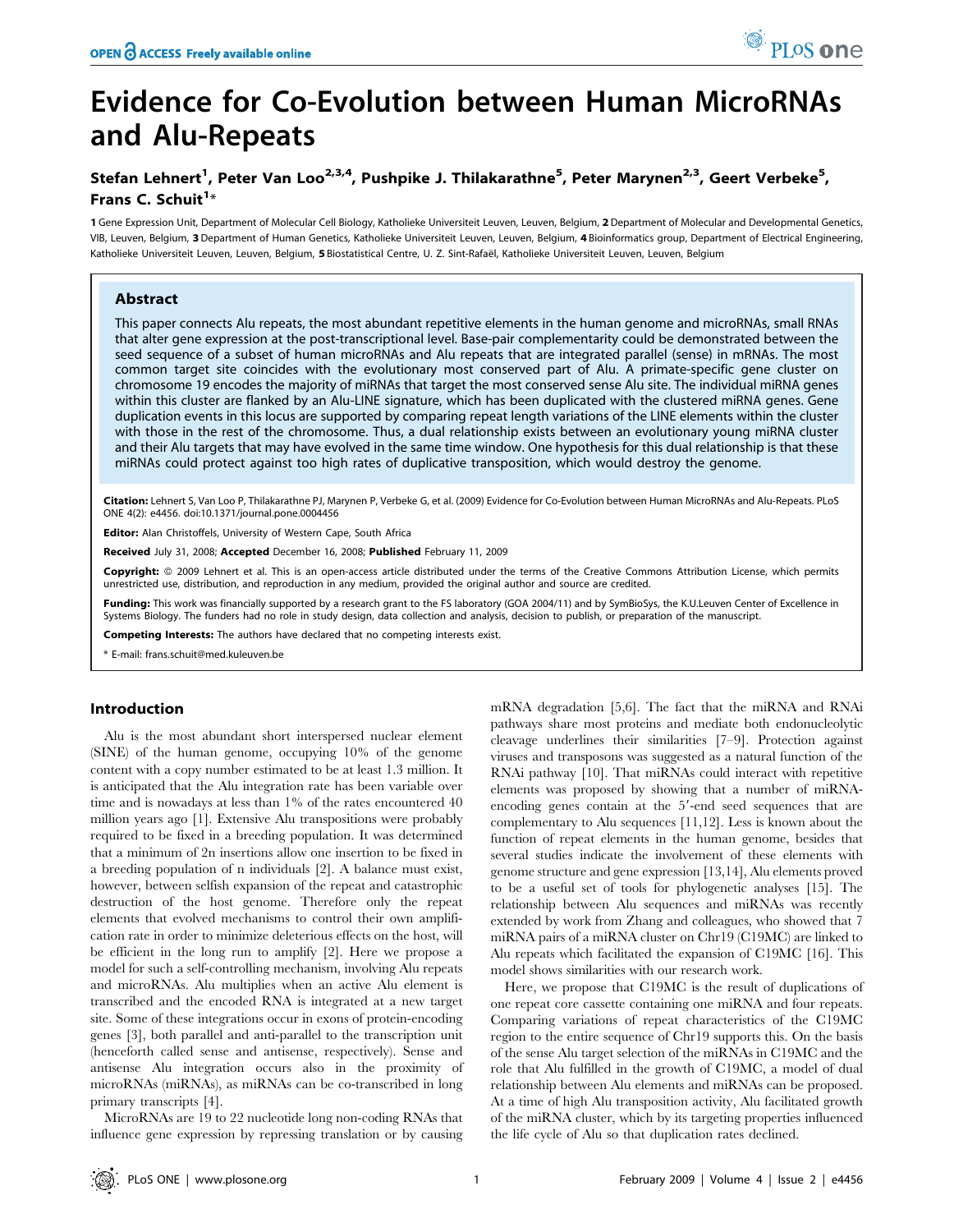#### Results

#### Sense but not antisense Alu sequences are enriched in miRNA target sites

As an initial exploration of the relationship between Alu and miRNA, we analyzed miRNA 5'-end seed complementary to Alu sequences. For this initial screen all human miRNAs listed in miRBase 10.0 were selected. We limited our search to perfect seed matches, for the following three reasons: First, previous studies indicated that the most essential binding nucleotides defining the targets of a miRNA (the so called ''seed'') are located at bases 2–8 of the mature miRNA [17,18], second most current target prediction algorithms rely heavily on this seed sequence [19–21], and last the conservative nature of this approach. We looked at Alu elements in sense and anti-sense orientation as depending on the strand of integration either one of the two possible orientations can manifest in a transcript.

We first looked for miRNAs having perfect seed complementary sites (nucleotides 1–8 and 2–9) to sequences within three sequence collections, extracted from the RefSeq collection of mature human mRNAs: i) sense Alu-elements, ii) antisense Alu-elements and iii) Alu-depleted mRNA sequence (Figure 1A–F; see also Materials and methods). This led to the observations that the majority of miRNAs did not show a single hit against the Alu sequences and that a limited number of miRNAs showed more than 1000 hits per megabase against sense Alu sequences. To test whether this enrichment might be a result of selective pressure, we performed several controls which indicated that miRNAs having a high hit rate in sense Alu sequences and having a low rate in antisense Alu sequences is neither explained by chance nor by sequence bias (Figure S1).

#### Hotspots in the Alu sequence are targets for miRNA seeds

In order to identify potential hotspots of miRNA recognition in the Alu sequence, we aligned all Alu repeats present in mRNAs to the Alu consensus sequence (again separating sense and antisense Alus), plotted the average conservation and overlaid this with the miRNA target sites detected (Figure 2). Most prominent in these graphs was the region of nucleotide 34–37 in the sense Alu sequence, as this is both the least variable area (identical in all Alu subfamilies), and a target hotspot for 17 miRNA seeds (each  $\sim$ 900 "hits" per miRNA; Figure 2A). Other hotspots for miRNA seeds that had a high frequency  $(>=250$  "hits"; asterisks Figure 2A), were centered at nucleotide positions 72, 107, 171 and 245, also coinciding with conserved areas of sense Alu. Thus, 9 out of 10 sense Alu target sites that have over 250 ''hits'', have a miRNA that is directed against evolutionary conserved Alu sequence. This is in sharp contrast to antisense Alu sequences, where out of 12 sites with a high total frequency  $(>=250$  "hits"), 7 correspond to areas that exhibit the highest variability among subfamilies (asterisks Figure 2B). Hence, unlike for the sense orientation, where the concurrence of high target numbers per miRNA in wellconserved regions suggests a general Alu targeting strategy, miRNAs targeting antisense Alu sequences avoid the most conserved regions. Generation of miRNAs targeting sense Alu sequences may thus have been a relevant early event in the expansion of the Alu family in primates.

Ten out of the 17 miRNAs having seed complementarity against the most prominent sense Alu target region are encoded in a miRNA cluster on Chr19 (C19MC). MiRNA 372 is targeting this conserved spot as well. This miRNA belongs to the miRNA family mir-371, 2, 3 which is conserved from humans to rodents



Figure 1. Frequency of target sites per miRNA (A-F) in Alu-containing human transcripts. The depicted frequency is normalized to 1 megabase of sequence. All RefSeq non-redundant human transcripts containing at least one Alu repeat (or a fragment of an Alu repeat) in the mature transcript were used here, separating Alu sequences in the sense orientation (green), Alu sequences in the antisense orientation (yellow) and mRNAs depleted of Alu sequences (black). Possible miRNA target sites are defined here as perfect miRNA ''seed'' matches of nucleotide 1–8 (panel A–C) or nucleotide 2–9 (panel D–F). (A, D): complete frequency distribution; (B, E) and (C, F): focused view on the region of the distribution with low and high number of predicted target sites, respectively. X aches indicate bin limits; each bin contains values including the smaller limit and excluding the higher limit (e.g.  $0 \le x \le 5$ ); except the last bin of panel (A, D) where all values are grouped that are equal to or exceed 100 ( $x \ge 100$ ). doi:10.1371/journal.pone.0004456.g001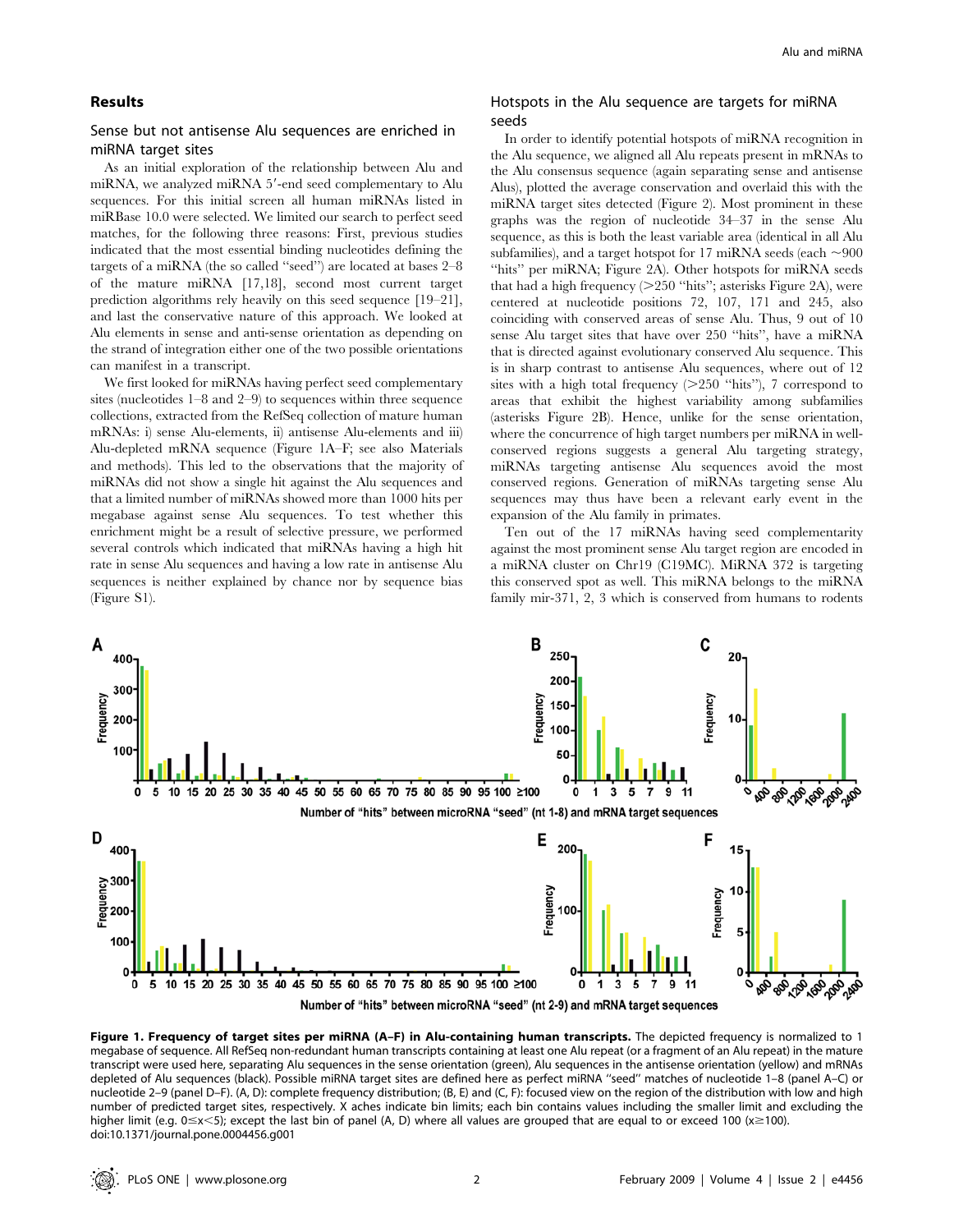

Figure 2. Sense Alu miRNA targets concentrate in areas with minimal sequence variation, antisense Alu miRNA target sites in areas with high sequence variation. A sequence window of 8 nucleotides was moved over the sense Alu consensus (panel A) in order to measure (i) the total number of target sites defined by all human miRNAs seeds (both nucleotides 1–8 and 2–9) (blue line), and (ii) the level of conservation of the consensus Alu sequence (black line), the average conservation as a gray dashed line. Asterisks above the consensus sequence indicates sense Alu target sites that have over 250 ''hits''. Below the consensus sequence, the miRNAs targeting the Alu sequences are shown using a color code that reflects target frequency (Supplementary Methods online). The most strongly recognized target site coincides with the best-conserved area of human Alu (nucleotides 34–37). The miRNA target sites and sequence conservation are shown for antisense Alu sequences (panel B). The panel design is s similar to (A), total numbers of target sites are illustrated by a red line, corresponding to antisense orientation of the Alu elements. doi:10.1371/journal.pone.0004456.g002

and was recently proposed to be the origin of the miRNA Cluster on Chr19 [16]. Both Alu and the miRNA of C19MC are only found in primates. The next question was, therefore, if there was a non-random link between Alu and the individual miRNA genes in this cluster.

#### Alu targeting 3p-miRNAs are dominating within the miRNA cluster on Chr19

MiRNAs are produced from a  $\sim$ 85 nt precursor. The miRNA precursor (pre-miRNA) is folded to a hairpin like structure of which each side of the double stranded stem has the capability of forming a mature miRNA, called thereon 5p- and respectively 3pmiRNA depending on their relative position on the single stranded precursor transcript (see [5] for Review). Figure S2 shows alignment of pre-miRNAs of C19MC. Sequence distance between the 5p-miRNA region (distance 0.14) is lower as compared to the 3p-miRNA region (distance: 0.21). We then aligned all mature

miRNAs of C19MC and found 31 3p-miNRAs vs. 23 5pmiRNAs. This is relevant, because all miRNAs that target the most conserved sense Alu region are 3p-miRNAs (purple boxes in Supplemenatry Figure 3). 9 of the 31 3p-miRNAs of C19MC target the cluster. When we expand our analysis to include imperfect seed matches by allowing one mismatch (which may be functional: [5]), this number was extended to 19.

A pre-miRNA does not always produce two mature miRNAs: one may be a minor product or not detectable at all [5]. Only two out of 31 3p miRNAs are classified as ''minor product'', while 8 out of 21 for 5p miRNAs (asterisks in Figure S3) are minor products. In addition, we expected the source pre-miRNA to produce two mature miRNAs per pre-miRNA. We did so as most of the aligned pre-miRNAs (26 out of 38) and as the more distant related pre-miRNAs (miRNA 498, 512 and 515) to C19MC code for two miRNAs per precursor. Out of the 12 pre-miRNAs that give rise to only one mature miRNA however, 9 produce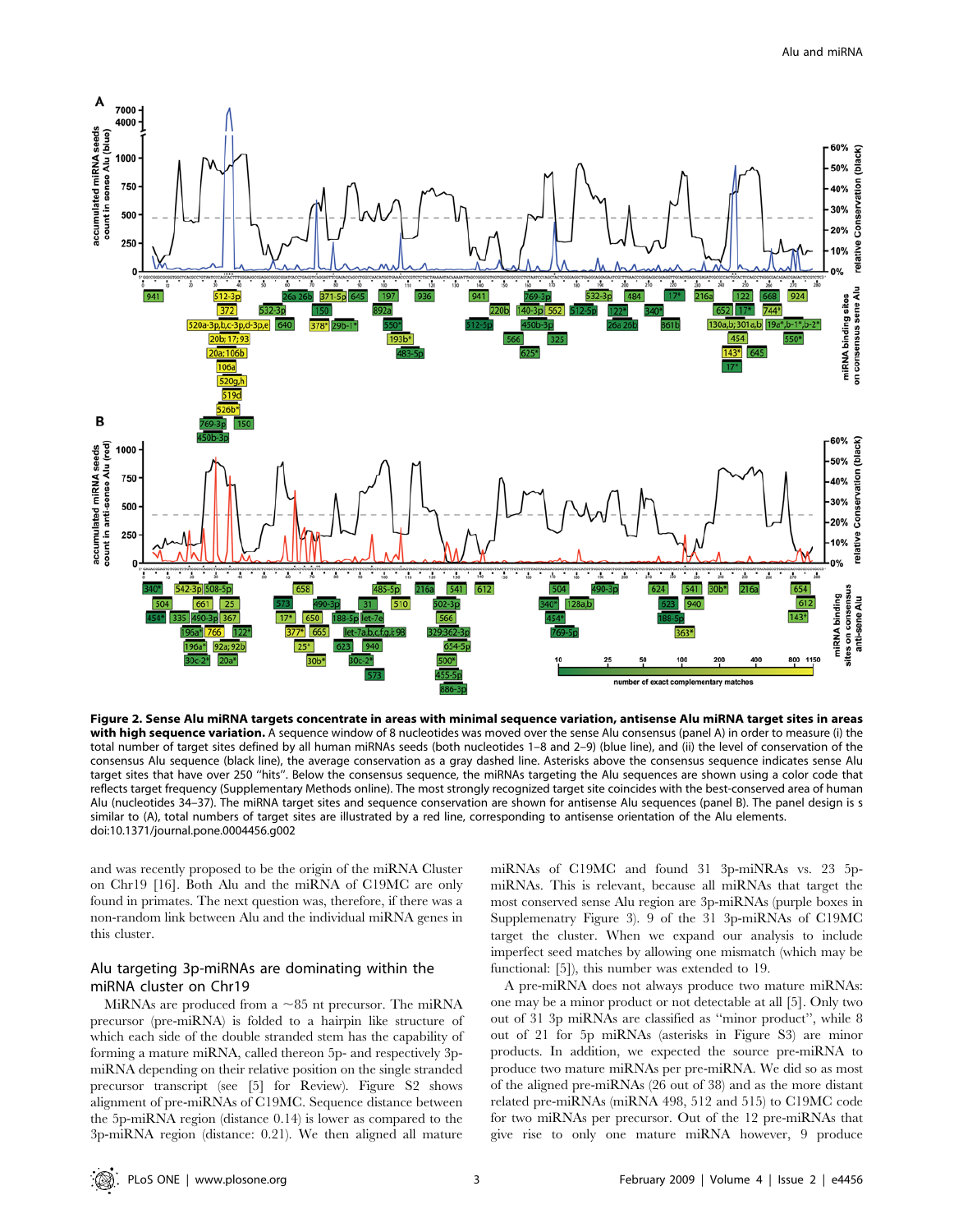

Figure 3. Comparison of repeat content between miRNA clusters on Chr14 and Chr19. Panel A) shows the absolute number of repeats found in each cluster divided for SINE and LINE elements, subdivided by repeat family. The absolute number of the strand of integration (plus and minus strand) from SINE and LINE elements is shown in Panel B). doi:10.1371/journal.pone.0004456.g003

exclusively the 3p miRNA, while only 3 give rise to 5p miRNAs. This is interesting especially as the 3p region of the pre-miRNAs with higher sequence distance was more successful in maintaining miRNA production capability.

Together, these observations suggest an evolutional driving force for amplifying 3p miRNAs in the primate C19MC of which many members have 3p miRNA seeds against the most conserved sense Alu target sequence.

#### C19MC is enriched in minus strand SINE repeat elements

We next analyzed the nature of the repeats in C19MC as these were recently proposed to be contributing to duplication events during evolution of the cluster [16]. As a control, we studied C14MC, the biggest known mammalian miRNA cluster which is on human chromosome 14 [22]. We found that these two clusters differ extensively in their repeat element composition. As shown in Figure 3, the repeat composition of C14MC approximated the expected situation of the whole genome, (equal amounts of LINE and SINE integrations on the plus and minus strand). The situation on C19MC was very different. For C19MC, a difference in repeat class content ( $\sim$ 90% SINE vs.  $\sim$ 10% LINE) as well as in strand of integration was seen ( $\sim 80\%$  SINE and 100% LINE minus Strand; Figure 3). Thus, a much more asymmetric SINE and LINE distribution was seen for C19MC than for C14MC. As is illustrated in Figure S4, (red arrow) this remarkable asymmetry of plus/minus strand distribution in the miRNA cluster also contrasts with another control, namely the rest of chromosome 19.

### Reduced repeat length variation and orientation preference within C19MC suggest that a gene duplication cassette is implicated in the growth of the miRNA Cluster

To further assess this asymmetry, we compared the 100 Kb C19MC sequence next to the repeat content and plus/minus strand distribution of 1,250 randomly selected 100 Kb fragments on Chromosome 19. If, for C19MC, repeat elements are duplicated in a cassette, we expected them to be uniform in length when compared to repeats that integrated randomly in the genome. In contrast, when the repeats would not be part of the duplicated cassette a size distribution would be expected. To quantify this, we compared the mean, median and standard deviation of the length of the repeat elements in C19MC to the distribution of the same characteristics in the randomly selected windows of 100 Kb. Table 1 shows the summary of probabilities  $(p)$  for SINE and LINE elements in three primate species. Refining extreme characteristics within the miRNA cluster in these primates would show that the repeats within the region of the miRNA cluster where present since formation of the cluster and not gained after diversion of the primate species. Distributions for the medians, and standard deviations in the random windows, as well as the distribution of the length of the human LINE minus strand elements are shown in Figure 4 (human SINE repeats: Figures S5 (minus strand) and S6 (plus strand)).

For SINE plus strand elements, no difference was observed between C19MC and randomly selected fragments of Chromosome 19 with respect to length distribution (Table 1). The number of repeats (49) in the human C19MC for the SINE plus strand

Table 1. Length distribution of LINE and SINE repeats in

| primate C19MC.  |         |           |         |           |         |           |
|-----------------|---------|-----------|---------|-----------|---------|-----------|
|                 |         |           |         |           |         |           |
|                 | $LINE-$ |           | $SINE-$ |           | $SINE+$ |           |
| Homo sapiens    |         |           |         |           |         |           |
| number          | 30      | NS.       | 208     | ***       | 49      | <b>NS</b> |
| median length   | 80      | $**$      | 167     | $\ast$    | 287     | <b>NS</b> |
| SD of length    | 58      | **        | 93      | <b>NS</b> | 85      | <b>NS</b> |
| Pan troglodytes |         |           |         |           |         |           |
| number          | 29      | <b>NS</b> | 192     | ₩         | 44      | <b>NS</b> |
| median length   | 81      | $**$      | 172     | $\ast$    | 293     | <b>NS</b> |
| SD of length    | 56      | ∗         | 88      | NS.       | 83      | <b>NS</b> |
| Macaca mulatta  |         |           |         |           |         |           |
| number          | 22      | NS.       | 133     | $***$     | 260     | NS.       |

#### Total number of repeats and size distribution of the 100 Kb chrosomose 19 miRNA cluster region compared to 1250 randomly selected 100 Kb fragments from the same chromosome within the indicated species. P values representing probabilities of the C19MC distribution being the same as in the random samples were calculated by the relative frequency of occurrence of extreme outcomes: NS: P>0,05; \* P>0,05; \*\* P<0,01; \*\*\* P<0,001. Please note that the median length of the SINE minus strand elements is about half the size of the plus strand elements in all three primates. Results for LINE plus strands are not shown, as these were not found within C19MC. doi:10.1371/journal.pone.0004456.t001

median length 78 \* 165 \* 275 NS SD of length 28  $*$  86 NS 97 NS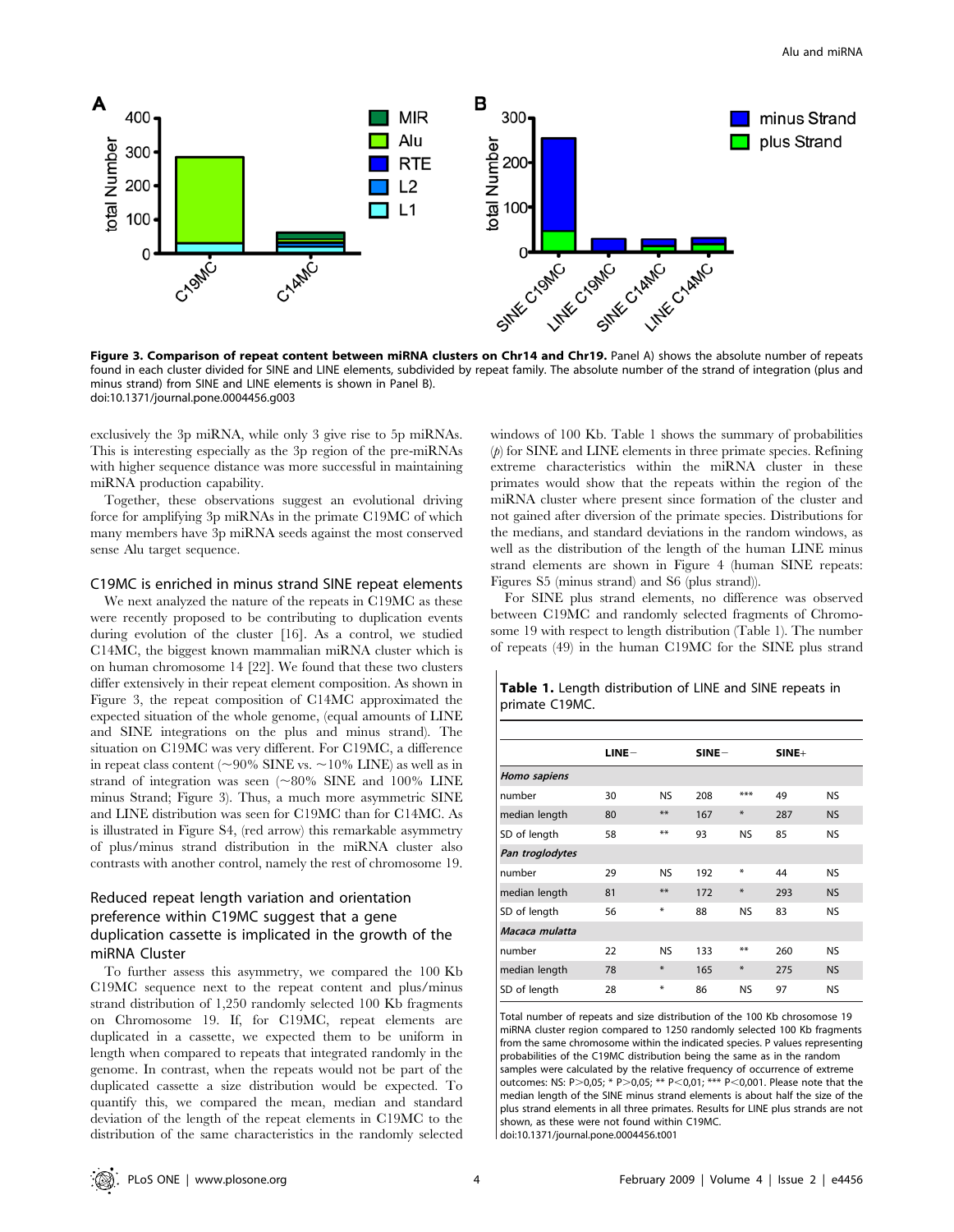

Figure 4. LINE minus strand repeat length variation is significantly smaller in C19MC compared to the rest of chromosome 19. Panel A) Length distribution of C19MC of human LINE minus strand integrations. The superimposed red curved line indicates the kernel density estimate for the distribution. Panel B) Shaded areas indicate the region where mean length of the random windows is smaller than the mean length of C19MC. The dashed lines indicate the 2.5% and 97.5% percentiles of the mean length distribution of random windows. P-value is the proportion of mean length numbers which are smaller than the mean length of C19MC. Panel C) and D) similar to B) but the distribution of the Mean (C) and respectively the standard deviation (D) were computed. doi:10.1371/journal.pone.0004456.g004

elements is also in line with what was observed for the randomly selected windows. In contrast, length distribution of the SINE minus strand as well as the LINE minus strand elements was shifted much more uniform in the cluster than in other regions of Chr19. Furthermore, the median length of LINE and SINE minus strand repeats was significantly shorter (Table 1). In fact, we noted that the median length of the SINE minus strand elements was about half the size of the plus strand elements in all three primate species.

It is known that the integration rate of repeats within a genomic region can vary, depending on the gene density of that region [23]. However while the total integration rate per given region may vary, no preference for a strand of integration has been reported so far. Therefore we expected to find comparable amounts of repeats on the plus and minus strand, if their integration occurred on a random basis. We plotted the proportion of SINE and LINE elements per random selected 100 Kb window and sorted them for their total number of repeat integrations, as we expected to find equal proportions to be more likely to occur at higher repeat numbers. For SINE elements an equal strand of integration rate was found for most windows (proportion  $0.5 \pm 0.15$ ; Figure 5A). A more diverse strand of integration rate was seen for LINE elements (Figure 5B). However in both cases C19CM strand preference of integration (red dot) is an extreme outliner compared to the random samples of the same chromosome (blue rhombuses). A similar observation was made for data collected from the Chimpanzee and Rhesus Monkey Chr19 (see Figure S7 respectively).

Thus, both the outspoken strand preference of orientation and more uniform length of minus strand LINE and SINE elements make it unlikely that many of the repeats within C19MC integrated independently from each other.

#### SINE and LINE minus strand repeats but not plus strand repeats belong to the common miRNA duplication cassette

Three years ago it was reported that many of the miRNAs of C19MC are embedded in long (400–700 nucleotide) cassettes that are repeated along the cluster [24]. A cassette of 400–700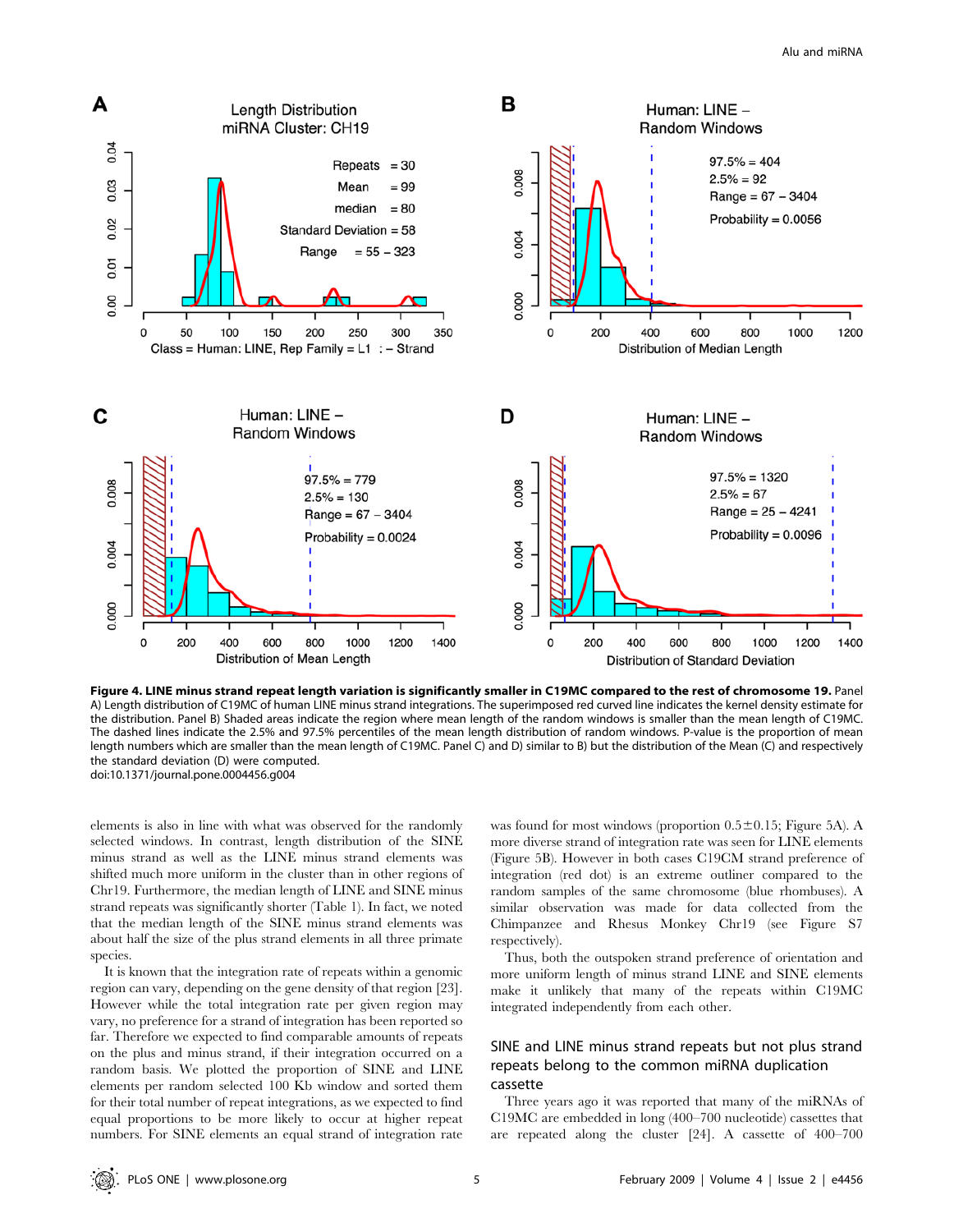

Figure 5. Orientation of SINE and LINE repeats in C19MC is not balanced over plus and minus strands. The analysis is based on the human genome, 1250 random windows of 100 k lengths are shown (total sequence length corresponds to  $\sim$ 2 $\times$  length of Chr19). For each window the proportion of SINE (A) and LINE (B) elements is computed with respect to the total integration for that window (blue rhombus; 0 equals 100% of integration on the plus Strand; 1 equals 100% of integration on the minus Strand). Proportions are plotted in regard to their number of total repeat integrations of the corresponding class per window in ascending order from left to right. Red dot: proportion of the miRNA cluster on Chr19 (C19MC), blue dots: random windows.

doi:10.1371/journal.pone.0004456.g005

nucleotides holds the miRNA precursor and a region that could resemble a miRNA promoter sequence. Seeing the unusual arrangement of repeats in the region of C19MC we propose that the flanking ALU and LINE repeats belong to that duplicated cassette. To support this claim, we computed a multiple alignment of 38 sequences to what we propose is the common core of the C19MC gene duplication cassette (Figure S8). This cassette consists of an Alu element (alignment position (ap) 1290) followed by a short (80 nt) L1M4 element, a miRNA promoter region, the pre-miRNA and two distal Alu fragments. Within the proximal Alu element two distinct subgroups are seen on basis of an alternative central 18 nt sequence (Figure S9). The central decrease in L1M4 sequence similarity is explained by the T rich sequence. A third Alu element is found downstream of the two distal Alu elements belonging to the cassette that shows a much higher sequence variation and distinct subgroups within the alignment. Higher sequence variation of the Alu elements was described previously as a marker for gene duplication events. In this model, gene duplication events are facilitated by Alu sequences, so called junction Alus, that duplicated adjacent sequences regardless of their relative orientation and position to that sequence [25]. Hence Alu elements in this 3p block of high similarity could have helped to facilitate growth of this miRNA Cluster. Zhang et al.'s work supports this theory describing the role of these Alu elements within the C19MC. Their computational analysis of the cassettes from miRNA 502 g and 520 h revealed a junction Alu at exactly these Alu elements [16].

Together, a combination of three Alu elements and one short LINE together with the miRNA genes seems to have shaped a gene cassette that successfully grew during primate evolution. The

number of cassettes in the cluster varies between different primate species. Of interest is that these core duplication cassettes contain only minus strand Alu elements. In contrast, all miRNAs within C19MC are encoded in the plus strand.

#### **Discussion**

In this study we have analyzed several characteristics of the miRNAs and repetitive elements within C19MC. The miRNAs of C19MC showed high seed complementarity to Alu sense sequences. A classical hypothesis for seed sequence complementarity is that the miRNAs of C19MC, like all other miRNAs target mRNAs. Targets for miRNAs encoded in C19MC are listed in different miRNA gene target databases. Many of these targets are involved in signal transduction and nucleic acid binding [16]. During our own analysis of miRNA target sites within mRNAs, we found that over 2000 mRNAs contain Alu element fragments with about the same number of sense and antisense integrations. Especially rich in Alu elements were for example Zinc finger proteins, a group of nucleic acid binding proteins. It was proposed a while ago that Alu elements embedded in mRNAs are probable miRNA targets [11,12], but this awaits experimental validation [26]. It is possible that miRNA targets in mRNAs-embedded Alu elements have proven beneficial for primates in a second stage of development - the reason for acquiring these miRNAs in the first place could have been a completely different one: namely a defense mechanism against Alu transposition. This is in line with our observation that only sense but not antisense Alu sequences are targeted at high frequencies, but both Alu versions are kept with equal numbers in exons and are therefore encoded in mature mRNAs.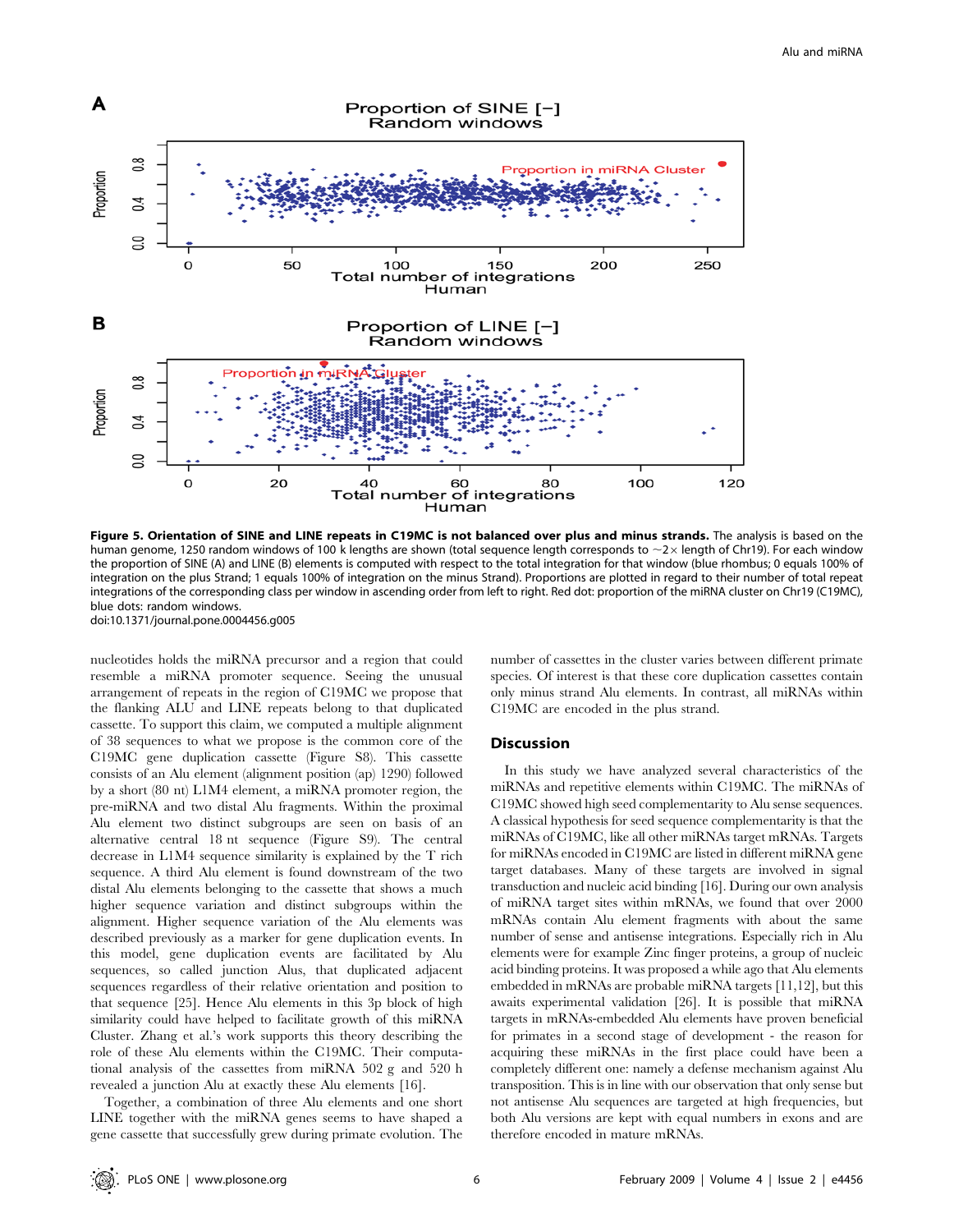C19MC is one of the imprinted loci that contain small nonprotein coding RNA genes, which are considered important for cell fate decisions in the early embryo [27]. In agreement with this idea, are the miRNA genes of C19MC highly and specifically expressed in placenta and some also in testis (Figure S10), suggesting their role in Alu surveillance. In contrast, other miRNA genes with seed sequences against sense Alu, but encoded outside C19MC, are more widely expressed. Thus, from these expression data it can be proposed that the evolutionary young miRNA gene cluster C19MC plays a role in guarding against deleterious effects of Alu on the genome. The fact that a subset of miRNAs of C19MC is also highly expressed in testis [28] is of particular interest, as at least one in every 50 sperm cells was estimated to be subject to a retrotransposition event [2,29]. This expression pattern is compatible with a surveillance role of the miRNAs of C19MC to prevent catastrophic Alu duplications in germline cells. Specific interaction between two mammalian miRNA's and a retroposon-like non-coding RNA (RTL1) have already been demonstrated [30].

This work described a repeated gene duplication cassette containing a miRNA and four repeats that resemble a miRNA cluster on Chr19. Clustered miRNAs can be transcribed in polycistronic transcripts [31]. A polycistronic transcript of C19MC would hold several Alu elements, as three of four repeats per duplicated cassette are Alu elements. Only 20% of all Alu element integrations within the C19MC are plus strand integrations, the same strand as miRNAs within C19MC are integrated. Eighty percent however are minus strand Alu integrations that were mainly gained by the core miRNA gene duplication cassette. Therefore most Alu will be found in a primary miRNA transcript as an antisense Alu, a sequence that can be targeted by the miRNAs encoded within this cluster. This may be relevant, as a primary transcript encoding both miRNAs that target sense Alu and the sense target in tandem, would titrate its own miRNAs away, preventing the possibility to target the free Alu RNA in the cell.

However, although sense or plus strand Alu elements are not included in the core miRNA gene duplication cassette, they could still play a central role in sensing Alu activity. Borchert and colleagues showed that sense Alu transcription of C19MC can pass the Alu element and continue transcribing downstream miRNAs [4].

The unique design of the cluster's miRNA duplication cassette, as well as the cluster's sense Alu target capacity and the miRNA expression data were the basis to postulate a dual interaction model (Figure 6). In this model, homology sites of Alu sequences helped duplicating a gene cassette encoding miRNAs, which in turn can target sense Alu sequences and thus alter the fate of free Alu elements. This is of great interest as Alu is a retro-element that can transpose in a cycle containing a free Alu transcript, which is always in sense orientation. This model includes on one hand the fact that 3p-miRNAs of C19MC are enriched in number and production quantity and on the other hand that gene duplication events leading to growth of the cluster was facilitated by minus strand Alu repeats. Because a similar cluster is found in other primates [16,24], which share Alu repeats with humans, it can be proposed that Alu expansion and growth of this cluster has occurred in parallel. Because many of the Alu elements within C19MC are evolutionary old (AluJ and AluS), expansion of the cluster may have occurred at an early wave of expansion of the Alu elements.

Based upon our bioinformatics analysis of miRNAs and repeat elements in the largest primate-specific miRNA cluster, we propose that a dual relationship exists between Alu elements and miRNAs. On the one hand, duplication events involving Alu sequences contributed to growth of the miRNA cluster and facilitated expression of these miRNAs. On the other hand the expressed miRNAs from the cluster are often predicted to target free Alu transcripts and it seems conceivable that this is beneficial for the host, by preventing catastrophic or self-destructive intensities of Alu retroposition.

Giving that much of this co-evolution between Alu repeats and the miRNAs of C19MC occurred about 40 million years ago, and that nearly all L1 elements lost transposition capability since then, experimental evidence for this co-evolutionary hypothesis will be hard to find today. Finding a second example of co-evolution between clustered miRNA genes and SINE repeats in another mammalian clade would add further support for this hypothesis.

#### Materials and Methods

#### Selection of Alu sequences

RefSeq mRNAs (NM\_ number indexed) that contain Alu sequences were selected from assembly of June 2006 (http://www. ncbi.nlm.nih.gov/). Transcript variants were excluded while the mRNAs having highest Alu sequence content were kept. No difference was found in the Alu sequence composition between Alu elements integrated in exonic versus intronic sequence. The total mRNA sequence length in RefSeq was 64.2 megabases (without transcript variants); 14.4%, or 9.2 Mb was in Alu containing mRNAs. This selection of Alu containing mRNAs was based upon detection of Alu repeats by Repeatmasker (http:// www.repeatmasker.org), using standard settings, and was checked using the UCSC genome browser (http://genome.ucsc.edu/). To confirm results, we additionally used two Alu repeat consensus sequences. First an Alu consensus sequence generated from Alu containing mRNAs and second an Alu consensus sequence obtained from RepBase (http://www.girinst.org/repbase/index.



Figure 6. Model for dual relationship between Alu elements and miRNAs in the C19MC cluster. During the phase of rapid extension of Alu copy number, a miRNA containing cassette was duplicated from which the mature miRNA targets free (duplicating) Alu RNA. As the number of duplicated miRNA genes in the cluster grew, growth rates of Alu declined, preventing catastrophic destruction of germline genome information by Alu.

doi:10.1371/journal.pone.0004456.g006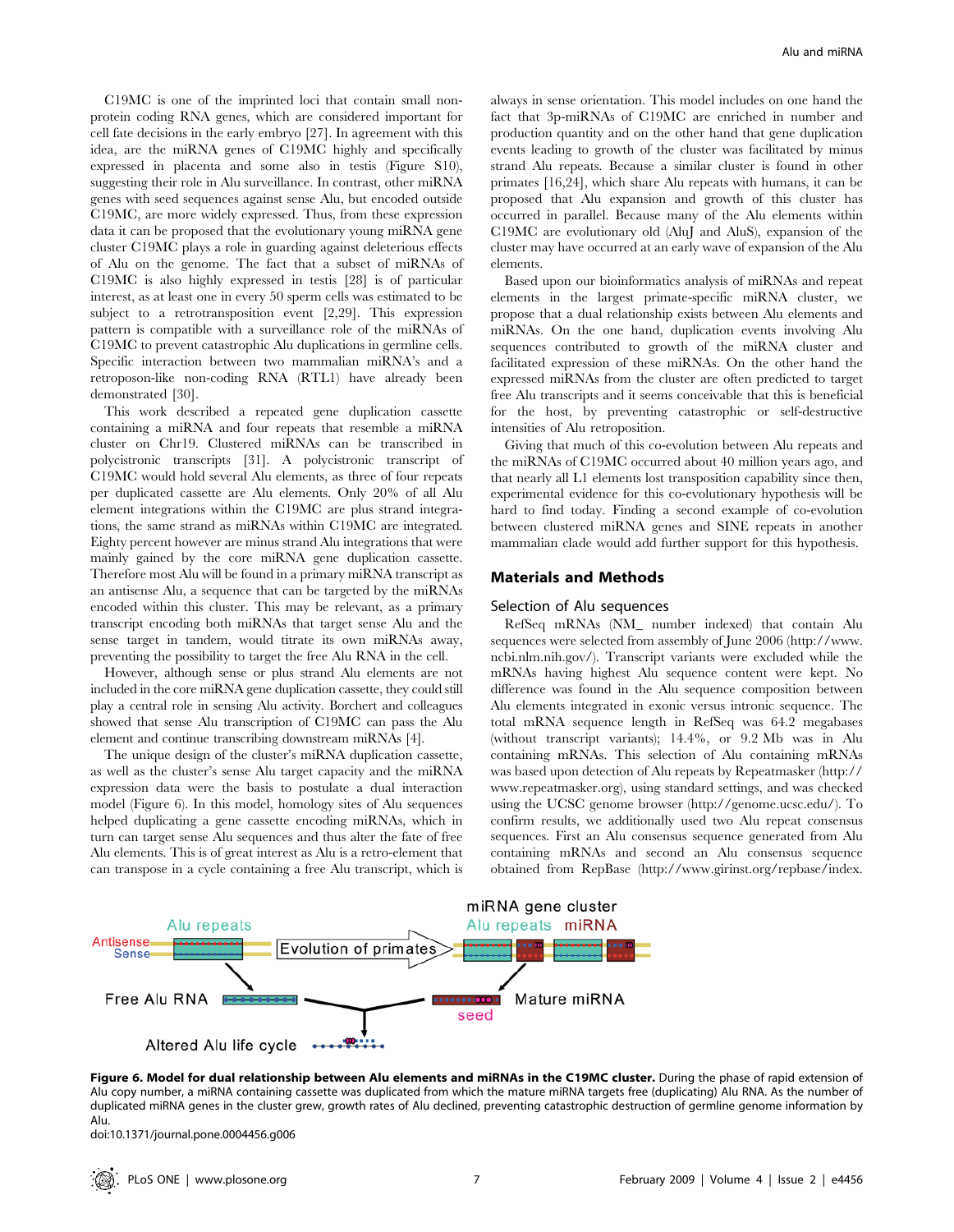html, Release 11.09). From these 9.2 Mb of Alu containing human mRNA sequences, we generated three subsets of mRNA sequence for further analysis: (i) Alu(fragment)-derived mRNA sequence in the sense orientation (compared to the orientation of the mRNA) (0.43 Mb), (ii) Alu(fragment)-derived mRNA sequence in the antisense orientation (0.45 Mb) and (iii) the remaining mRNA sequence, depleted of Alu(fragments) (8.38 Mb).

#### Prediction of miRNA target sites

Prediction of miRNA target sites was done by scanning for perfect ''seed'' complementarity sites. Seeds (nt 1–8 and 2–9) of all 470 human miRNAs listed in the Sanger miRNA Registry (http:// microrna.sanger.ac.uk, version 10.0), were selected. Targets were defined on basis of perfect Watson and Crick base-pairing. In the analysis of the number of target sites per miRNA, multiple target site predictions in the same sequence were counted as separate hits, and the total number of hits for each miRNA seed was normalized per megabase of sequence. In the analysis of the number of miRNAs with perfect seed matches to Alu consensus and randomized Alu sequences, multiple target site predictions in the same sequence were counted as only one prediction.

#### Generation of randomized Alu sequences

Third order Hidden Markov Models were used to generate ''randomized'' Alu sequences. These models were trained with 50 Alu sequences (or fragments) (totaling 10 kilobases in length), extracted from randomly selected mRNAs in sense and antisense orientation respectively. This approach ensures that single nucleotide frequencies as well as di-, tri- and tetranucleotide frequencies are approximately equal to the nucleotide composition of the Alu sequences used for training the model.

#### Annotation of miRNA target sites in aligned Alu sequences

All Alu sequences that were present in non-redundant mature mRNAs of RefSeq (http://www.ncbi.nlm.nih.gov/; Assembly June 2006) were separated into the sense and anti-sense orientation and aligned separately to the Alu consensus sequence using LAGAN [32]. We visualized the level of conservation of these aligned Alu sequences by counting the number of aligned perfect matches to an 8 base pair moving window of the Alu consensus sequence [33]. These data were normalized to the total number of Alu sequences aligned (1782 sense Alu sequences and 1712 antisense Alu sequences respectively). Target sites for miRNAs in these aligned sequences were predicted as described above, using perfect seed matches to nucleotides 1–8 or 2–9. Because the position of these target sites was annotated, target sites detected using both octanucleotides (1–8 first, 2–9 second) but being shifted by one base pair could be combined to one predicted target site. Multiple target sites within the same sequences at different positions were allowed. MicroRNAs were visualized at their predicted target site on these alignments if they fulfilled the combination of three selection criteria: (i) the miRNAs were required to have 73 or more predicted target sites in the sense or antisense alignment set; this threshold was chosen because it approximately represents the mean plus 5 standard deviations of the number of predicted miRNA target sites in Alu-depleted mRNAs (combining data from figures 1 and 2, the mean was 19.5, and the standard deviation was 10.7); (ii) the number of predicted miRNA target sites on sense or antisense Alu sequences was at least two times the number of predicted target sites on Aludepleted mRNAs for that miRNA; (iii) at least 20% of the total miRNA target sites were found at the depicted position.

#### Generation of multiple Alignments

Multiple alignments were calculated with ClustalX version 1.83.1 (ftp.embl-heidelberg.de) using the standard settings. MiRNA precursor sequences and mature sequences where taken from the Sanger miRNA Registry (version 10.0). 1000 nt flanking sequences of each miRNA precursor were selected from UCSC human assembly hg18. The  $\sim$ 2000 nt long sequences were sorted after repeat distribution patterns, for their visualization customized Genbank formatted feature files were generated and imported into Vector NTI (Invitrogen). Subgroups were stepwise aligned, manually optimized and thymine rich DNA patches removed. The generated profile was used to guide and build a final alignment of the miRNA duplication cassettes with optimized flanking sequences with a length of 1300 nt upstream and 700 nt downstream. The total similarity of the multiple alignment was calculated from the miRNA subset having similar 2000 nt sequences using the build in analysis ''Similarity'' of the Vector NTI v10 AlignX program (Invitrogen). Excluded from the subset were sequences of miRNAs 512, 515, 498 as no sequence similarity was found in the flanking sequence. MiRNA precursor sequences of the same subset were selected to compute the mean percentage divergence of the divergence of all possible pair-wise alignments, from (i) the complete miRNA precursor sequence, (ii) and (iii) the corresponding sequence region of mature 3p and respectively 5p miRNAs of all precursor sequences (ClustalX). This subset was further used to align the mature miRNA sequences. However, sequence divergence of the mature miRNAs of precursor 515-1 and 515-2 were small enough to be included in the alignment.

#### Length distribution of LINE and Alu repeats

The chromosomal coordinate defining start of each miRNA precursor or Alu sequence (plus strand; end for minus strand) were selected, separated by the strand of integration and grouped into bins of 25000 nucleotides length (Sanger miRNA Registry V10.0; Human Genome Repeatmasker annotations hg18, http://genome. ucsc.edu/). The average frequency of every two bins is shown in figure S4.

#### Repeat content of CHR19 in randomly selected windows of 100 kb

Random start points for a window of 100 Kb where selected from the total length of Chr19, with the exception of the 100 Kb flanking ends of the chromosome to exclude telomere sequence regions. Computation of position was based on the genome build hg18 (Human), pantro2 (Chimp) and rheMac2 (Rhesus monkey). We rebuild the human chr19 out of the whole chimp and respectively rhesus genome, as there is no one to one relation between the chromosomes of different species and pieces of altering size can be exchanged. Repeat information was selected from the monkey chromosomes corresponding to the regions defined by the human alignment file of chr19 and further analyzed. Start and endpoint of the aligned sequence region to the human chr19 were corrected not to excise the given window size.

Repeat elements of C19MC were analyzed by computing their median length and standard deviation. These were compared to the distribution of the same characteristics in the randomly selected windows. A probability  $p$  expressing how extreme each characteristic is with respect to that distribution is reported.  $p<0.05$  was considered extreme. For describing distributions, the median was preferred over the mean, since the distributions are extremely skewed, and the mean can be severely affected by extreme observations, while the median is more robust.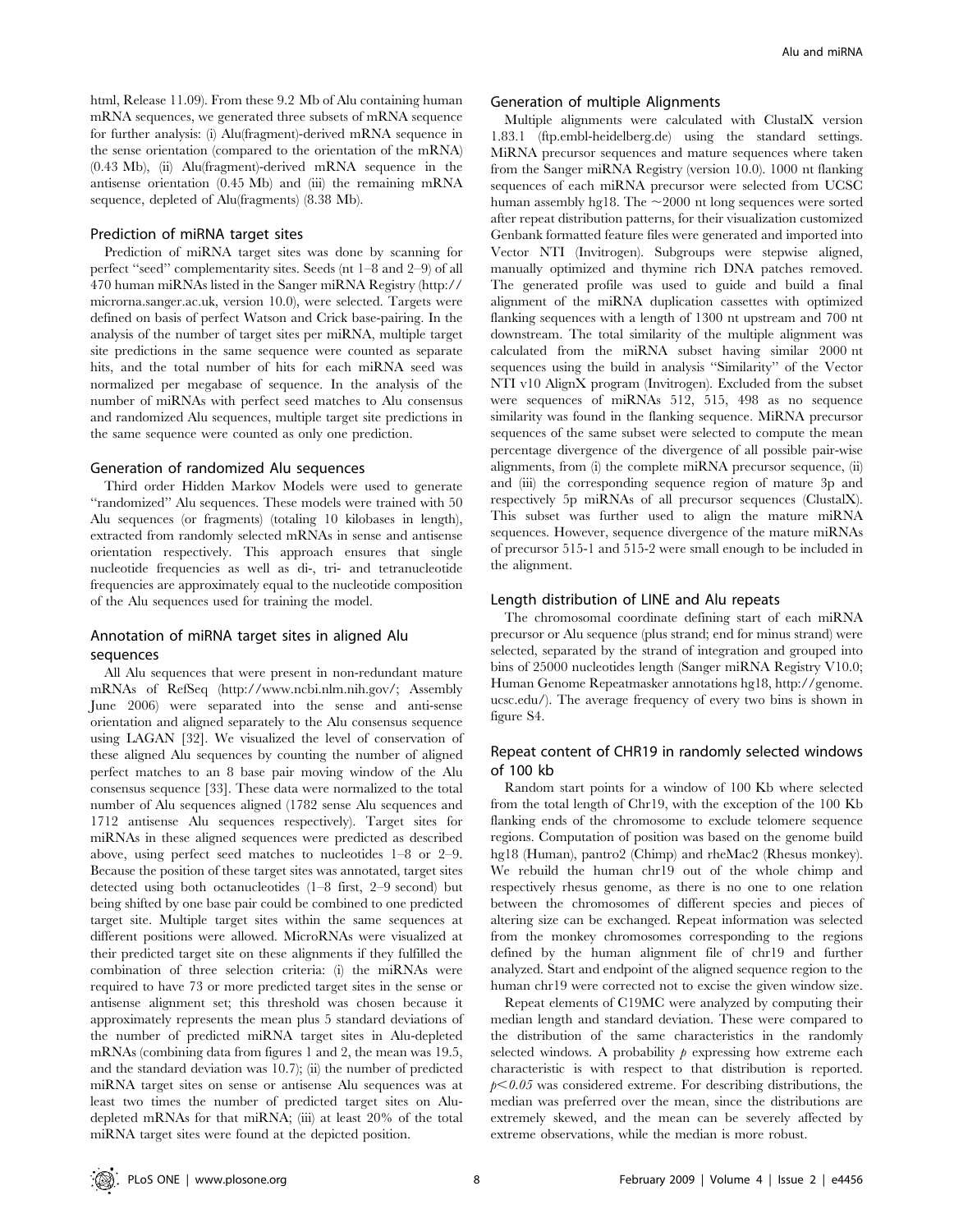#### Supporting Information

Figure S1 Frequency of target sites per octanucleotide (A–C) in Alu-containing human transcripts and frequency of miRNA complementary sites per Alu-consensus sequences (D, E). The depicted frequency is normalized to 1 megabase of sequence. All RefSeq non-redundant human transcripts containing at least one Alu repeat (or a fragment of an Alu repeat) in the mature transcript were used here, separating Alu sequences in the sense orientation (green), Alu sequences in the antisense orientation (yellow) and mRNAs depleted of Alu sequences (black). Possible target sites are defined as perfect matches between octanucleotides and Alucontaining human transcripts, the octanucleotide set consist out of all possible combinations of eight nucleotides. (A): complete frequency distribution; (B) and (C): focused view on the region of the distribution with low and high number of predicted target sites, respectively. Note that a large proportion of octanucleotides does not occur in Alu repeats. X aches indicate bin limits; each bin contains values including the smaller limit and excluding the higher limit (e.g.  $0 \le x \le 5$ ); except the last bin of panel (A) where all values are grouped that are equal to or exceed 100 ( $x \ge 100$ ). Panel D, E shows that a part of the human miRNA repertoire is complementary to the sense Alu consensus sequence. The abscissa shows the number of human miRNAs that target one particular sequence; the ordinate shows the frequency (% of all tested sequences) at which this number was observed. Perfect seed matches of nucleotides 1–8 (D) and 2–9 (E) are taken as predicted miRNA target sites. Red bars represent miRNAs targeting the 31 consensus sequences that cover the currently known major sense Alu subfamilies (http://www. girinst.org/repbase/index.html, Release 11.09); the blue bars represent miRNAs targeting the 31 reverse complements of these. As a control for this experiment, we performed perfect seed match analysis on 100.000 randomized sense (white bars) and antisense (black bars) Alu sequences with Alu like base composition.

Found at: doi:10.1371/journal.pone.0004456.s001 (0.37 MB TIF)

Figure S2 Distances of aligned pre-miRNAs and the 3p and 5p regions. Pre-miRNAs of C19MC are aligned (miR-498, 512-1,-2 and 515-1,-2 excluded). Mean percentage distance of the whole pre-miRNAs (distance 0.16) and the 5p- (distance 0.14) and 3p mature miRNA regions (distance 0.21) is computed from this alignment. Pink boxes indicate the region of 5p and 3p mature miRNAs (from left to right).

Found at: doi:10.1371/journal.pone.0004456.s002 (2.03 MB TIF)

Figure S3 19 out of 31 3p miRNAs have seed complementarity to Alu. A Multiple Alignment of mature miRNAs of the 3p and 5p arm of the primate specific cluster on Chr 19 was computed (panel (A), (B) respectively; miRNA 512 and 498 excluded). 3p region of 8 nt Seed matches to the major conserved spot of sense Alu sequence are highlighted (perfect seed match in purple, seed match with one mismatch pink).

Found at: doi:10.1371/journal.pone.0004456.s003 (0.96 MB TIF)

Figure S4 Distribution of miRNAs and Alu repeats on Chr19. The average number of miRNAs panel A), B) and Alu repeats panel C), D) on Chr19 plus strand panel A), C) and minus strand panel B), D) is shown. Please note that the region of the primate specific miRNA cluster contains about 5-fold more anti-sense than sense Alu repeats (red arrow (panel A, D)).

Found at: doi:10.1371/journal.pone.0004456.s004 (0.76 MB TIF)

Figure S5 SINE minus strand Repeat length variation is significantly smaller in C19MC compared to Chr19. Panel A) Length distribution of C19MC of human SINE minus strand integrations. The superimposed red curved line indicates the kernel density estimate for the distribution. Panel B) Shaded areas indicate the region where mean length of the random windows is smaller than the mean length of C19MC. The dashed lines indicate the 2.5% and 97.5% percentiles of the mean length distribution of random windows. P-value is the proportion of mean length numbers that are smaller than the mean length of C19MC. Panel C) and D) similar to B) but the distribution of the Mean (C) and respectively the standard deviation (D) were computed. Found at: doi:10.1371/journal.pone.0004456.s005 (0.60 MB TIF)

Figure S6 Human SINE plus strand Repeat length variation of C19MC compared to Chr19 is shown. Analysis similar to supplementary figure 5 but is based on human SINE plus stand integrations.

Found at: doi:10.1371/journal.pone.0004456.s006 (0.54 MB TIF)

Figure S7 Repeats C19MC are unequally distributed over the two DNA strands. The analysis is based on the Chimpanzee genome (Panel A, B) and Rhesus Monkey (Panel C, D). 1250 random windows of 100 k lengths are shown (total sequence length corresponds to  $\sim$  2 $\times$  length of Chr19). For each window the proportion of SINE (A, C) and LINE (B, D) elements is computed with respect to the total integration for that window (blue rhombus; 0 equals 100% of integration on the plus Strand; 1 equals 100% of integration on the minus Strand). Proportions are plotted in regard to their number of total repeat integrations of the corresponding class per window in ascending order from left to right. Red dot: proportion of the miRNA cluster on Chr19 (C19MC), blue rhombuses: random windows.

Found at: doi:10.1371/journal.pone.0004456.s007 (0.71 MB TIF)

Figure S8 Alignment of C19MC miRNA duplication cassettes. Each sequence consists out of one miRNA precursor with additional sequence of 1300 nt upstream and 700 nt downstream. The common core duplicated cassette is starting from alignment position (ap)  $\sim$ 1290 onwards where a Alu fragment of  $\sim$ 250 nt length is found. The next block of high conservation contains  $\sim$ 80 nt short remains of a L1 element (ap  $\sim$ 1770). This block is followed by a block containing a  $\sim$ 370 nt sequence which resembles a kind of miRNA promoter sequence (starting at ap  $\sim$ 2520) and the  $\sim$ 85 nt precursor miRNA (starting at ap  $\sim$ 2895). The cassette ends with two Alu element fragments of  $\sim80$  nt and  $\sim$ 150 nt length starting at ap  $\sim$ 3200 and  $\sim$ 3370.

Found at: doi:10.1371/journal.pone.0004456.s008 (1.51 MB PDF)

Figure S9 Similarity blot of the aligned miRNA duplication cassettes from Chr19. The similarity of the alignment is shown per window of 8 nt. For visualization annotated duplicated cassettes of selected miRNAs are shown.

Found at: doi:10.1371/journal.pone.0004456.s009 (0.57 MB TIF)

Figure S10 Human expression profile of Alu-targeting miRNA genes. Figure modified from [1]. Depicted miRNAs correspond to the miRNAs targeting sense Alu most often recognized and evolutionary most conserved target site (nucleotide 34–37, Figure 2, yellow marked). In addition, all members of the primate specific miRNA cluster on Chr19 C19MC are listed, as we proposed common driving force for gaining these miRNAs. Further the miRNA family members of miRNA cluster 371 are shown for two reasons. First as this cluster is positioned downstream of C19MC showing that some miRNAs of Chr19 are not highly expressed in placenta; second it was proposed that C19MC originated from miRNAs of this cluster [2]. An almost exclusive expression of C19MC miRNAs is seen in the placenta followed by the expression of a minor number of C19MC miRNAs in testis. In contrast miRNAs of Cluster 371 are not detectable in these two tissues. Two of the more ubiquitously expressed Alu targeting miRNAs (miR-93 and miR-17